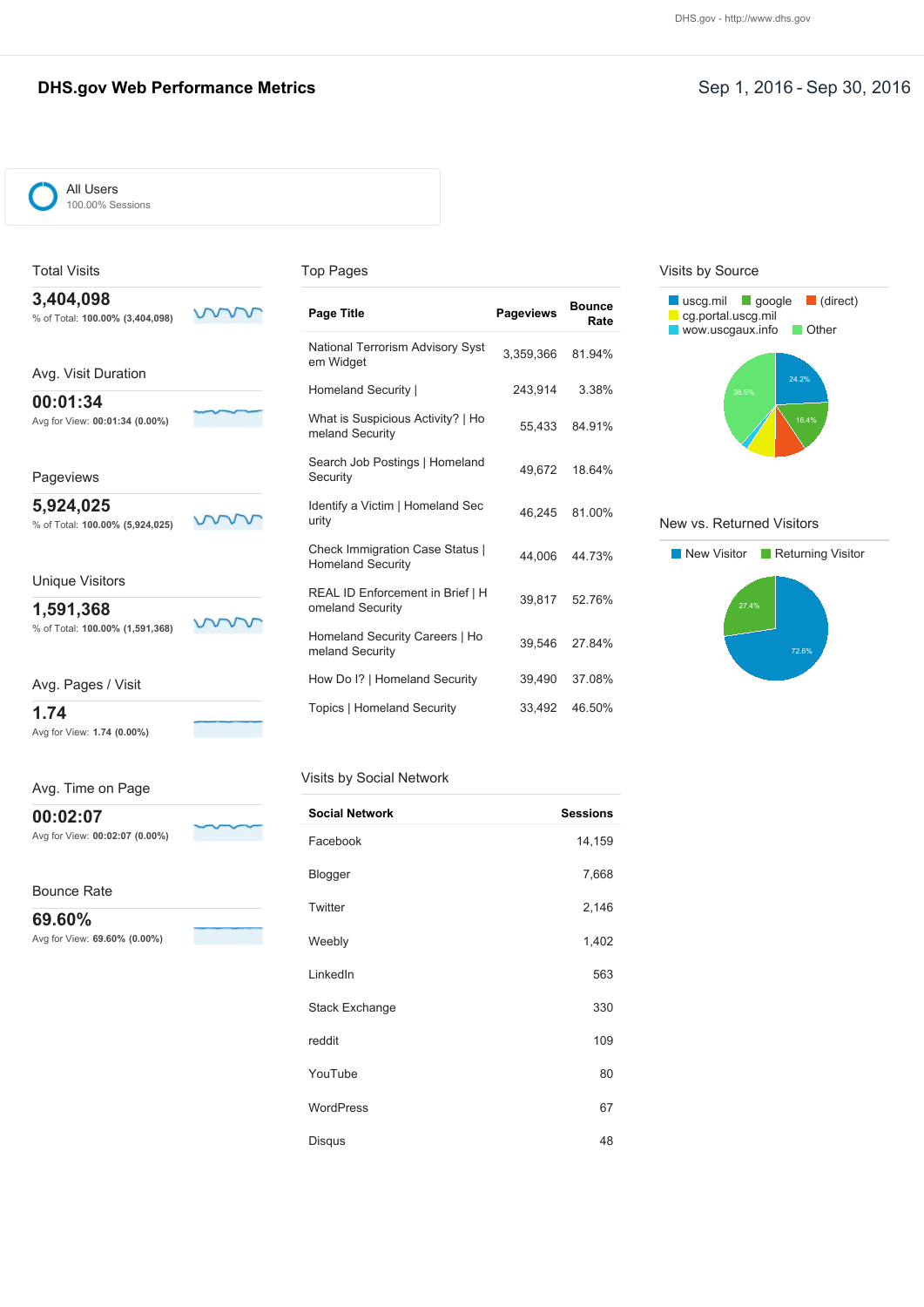### **DHS.gov Search Web Performance Metrics Sep 1, 2016 - Sep 30, 2016**



#### Visits to DHS.gov

**3,404,098** % of Total: **100.00% (3,404,098)**

Total Internal Searches

**98,694** www % of Total: **100.00% (98,694)**

Total External Searches (Google)

**603,677** % of Total: **17.73% (3,404,098)**

Ş ν

mm

| <b>Search Term</b> | <b>Total Unique</b><br><b>Searches</b> |
|--------------------|----------------------------------------|
| careers            | 931                                    |
| single father      | 812                                    |
| jobs               | 608                                    |
| case status        | 578                                    |
| forms              | 511                                    |
| esta               | 493                                    |
| immigration        | 412                                    |
| esta application   | 392                                    |
| Jobs               | 325                                    |
| i94                | 298                                    |

Top Internal Searches by Search Term

New vs. Returned Visitors



Avg. Visits per Visitor



#### Top External Searches (Google - as reported)

| Keyword                 | <b>Sessions</b> |
|-------------------------|-----------------|
| us passport application | 918             |
| (not set)               | 906             |
| homeland security jobs  | 554             |
| us passport             | 496             |
| uscis case status       | 330             |
| passport                | 323             |
| cyber security          | 231             |
| redress number          | 207             |
| active shooter training | 198             |
| esta                    | 173             |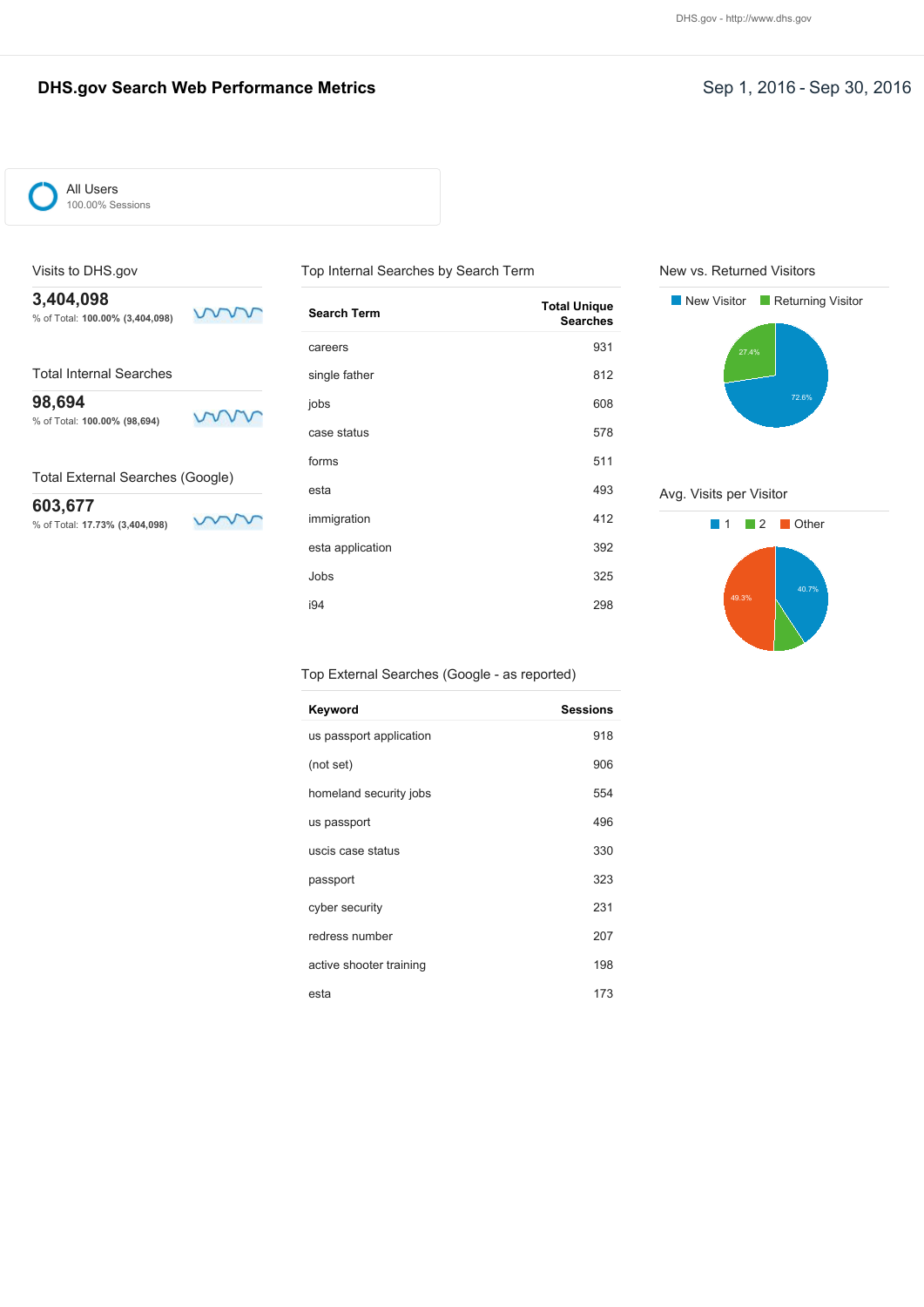Time Period: 9 /1/2016 – 9/30/2016

# **Voice of the Customers**

#### **Feedback:**

- The major customer issuesto improve on the DHS.gov site include making content easier to find, label pages and navigation to help customers find relevant content quickly and easily.
- Other items to improve on the DHS.gov site include simplifying links and navigation choices, making navigation more intuitive, and remediating broken links.

Complete list available upon request

\*Source:surveymonkey.com

#### **Final Recommendations:**

We continue to review and work on recommendations from DHS.gov metrics reports. The DHS.gov Web Team documents and analyzesthe success of improvementsthrough metricsin addition to emerging technologies, recommendationsandactions.

#### **Recommendations:**

 **DifficultyFindingContent, Feeling Lost and Mislabeled Links:** The DHS.gov Web Team continues to implement more left navigation throughout site and restructure content and hyperlinks to promote a more productive, user-friendly experience.

#### **Actions Taken:**

- In an effort to address long-standing customer concerns and issues with DHS.gov, we launched a redesigned DHS.gov at the beginning of June 2016. Some of the specific differences you'll see are:
- 1. Compatibility for both desktop computers and mobile devices (phones and tablets)
- 2. Cleaner, easier-to-read site format and presentation
- 3. Faster and more accurate site navigation using our internal search function and external search engines (like Google and Bing)

Throughout the course of this effort, we updated more than 9,000 pages to simplify how information is presented to the user. Each page now features easy-to-read type and a clear introduction, so you can quickly determine if you are on the right page. We also built in collapsing sections so that longer pages of content can be quickly skimmed for relevant information, and fixed over 1,350 broken links and over 4,330 misspellings across the site.

The new DHS.gov is also fully accessible, reinforcing the Department's commitment to meet or exceed federal Section 508 compliance standards.

Finally, we introduced new tools like updated slideshows and image carousels, which highlight new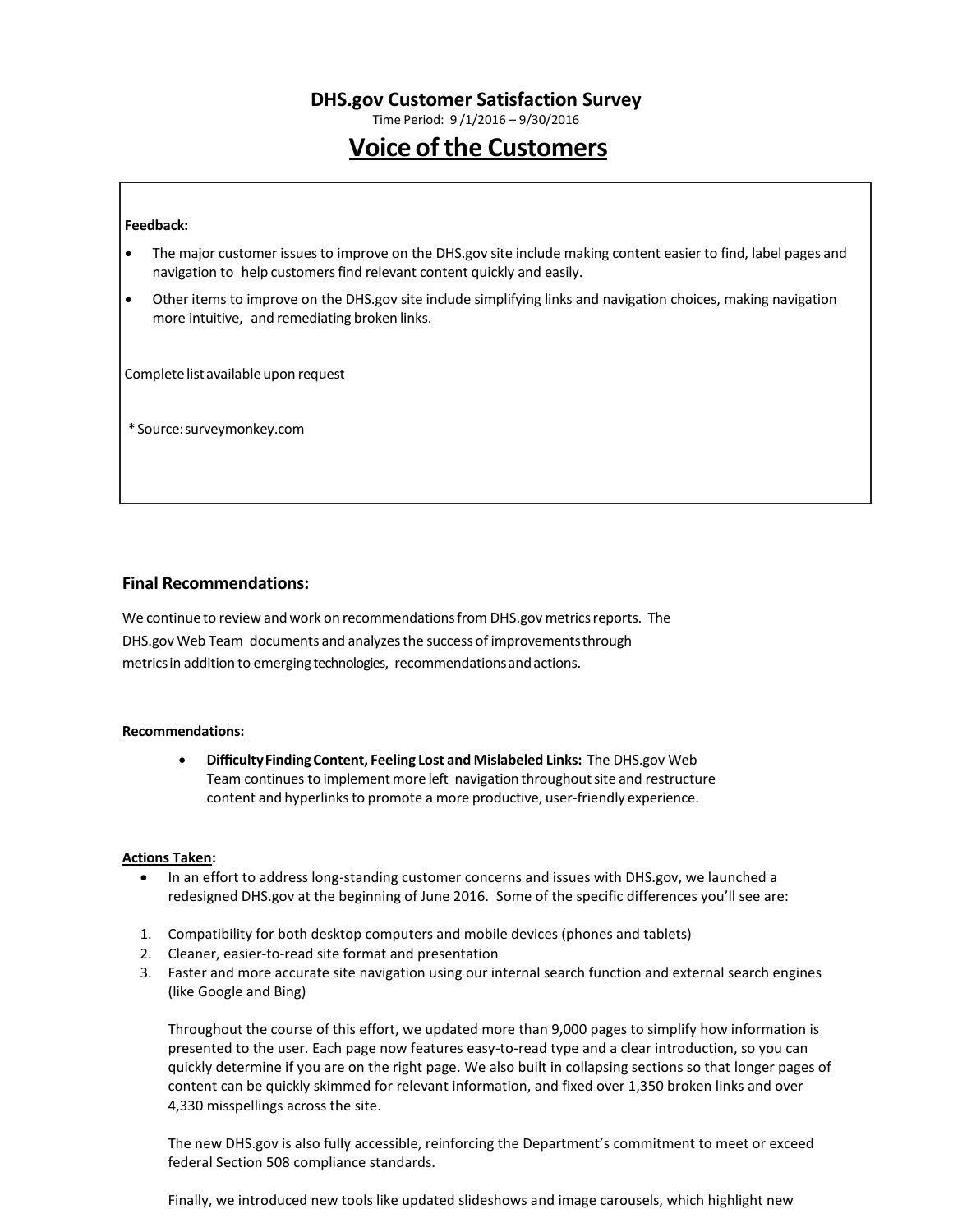Time Period: 9 /1/2016 – 9/30/2016 information and announcements from the Department.

**Increase Visibility**: We continue to update our Frequently Requested Pages area to our web site each month according to our web metrics analysis. We also continue to add both internal and external links to our rotational banners, blogs and multimedia to help our readers find content quickly and easily.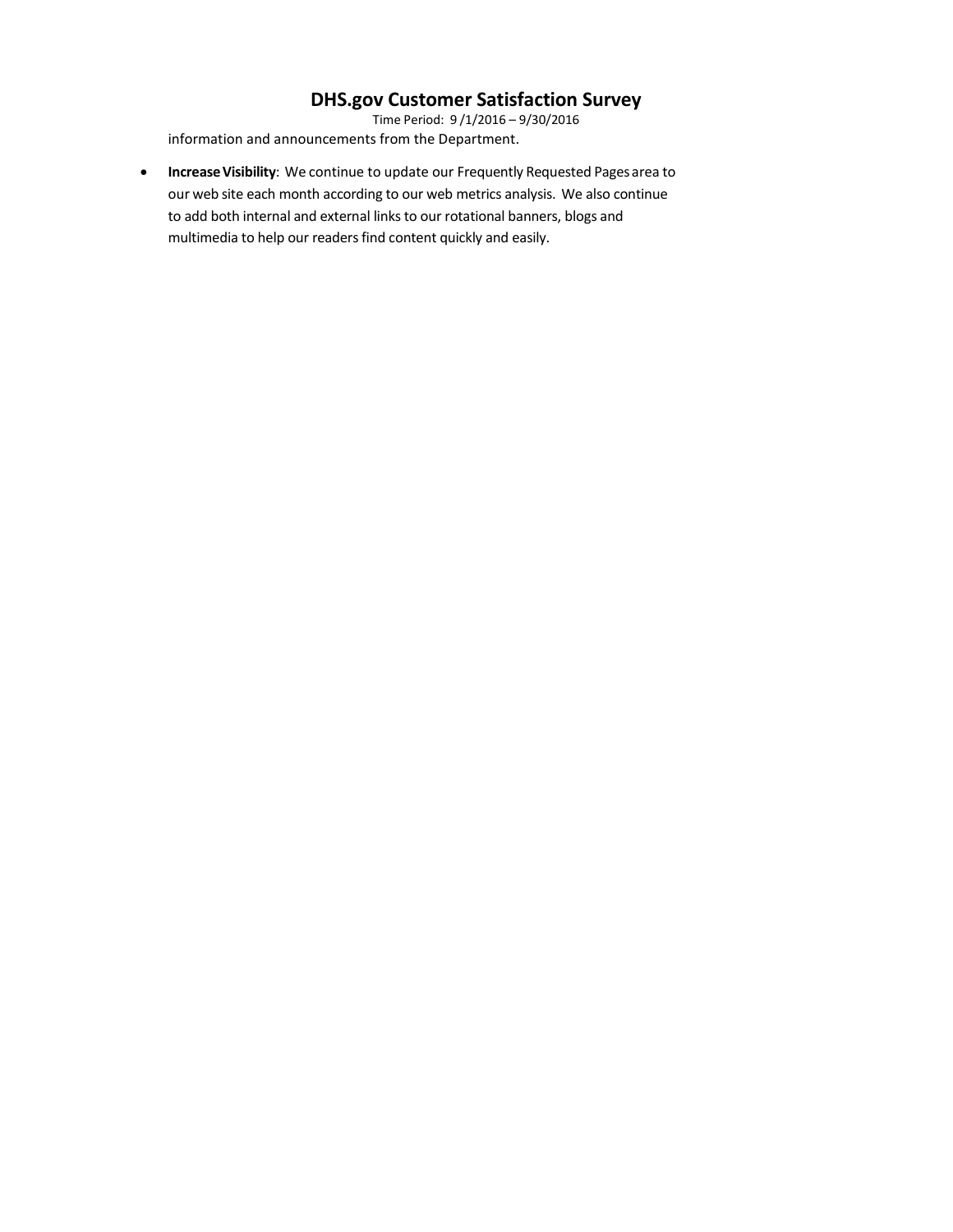# **DHS.gov Customer Satisfaction Survey** Time Period: 9 /1/2016 – 9/30/2016 **Top Landing Pages and Search Queries – September 2016**

**Most Visited Pages:** For the month of November, the National Terrorism Advisory System, Trusted Traveler Program, Immigration and Cyber Security topped the most visited landing pages on DHS.gov.

#### **Top 10Visited DHS.gov LandingPages: \***

| Page                                                      | <b>Sessions</b> | <b>Percent</b><br><b>New</b><br><b>Sessions</b> | <b>New</b><br><b>Users</b> | <b>Bounce</b><br>Rate | <b>Pages</b><br>per<br><b>Session</b> |
|-----------------------------------------------------------|-----------------|-------------------------------------------------|----------------------------|-----------------------|---------------------------------------|
| /ntas/index.shtm                                          | 2,155,357       | 24.09%                                          | 519,329                    | 82.13%                | 1.46                                  |
| /index.shtm                                               | 171,904         | 77.65%                                          | 133,476                    | 3.39%                 | 3.45                                  |
| /see-something-say-something/what-<br>suspicious-activity | 45,731          | 84.37%                                          | 38,581                     | 84.99%                | 1.27                                  |
| /blue-campaign/identify-victim                            | 39,790          | 84.13%                                          | 33,474                     | 81.07%                | 1.58                                  |
| /how-do-i/check-immigration-case-status                   | 28,464          | 65.87%                                          | 18,749                     | 44.88%                | 1.74                                  |
| /ntas                                                     | 24,111          | 12.58%                                          | 3,034                      | 64.86%                | 1.67                                  |
| /real-id-enforcement-brief                                | 24,072          | 87.38%                                          | 21,033                     | 52.75%                | 2.15                                  |
| /trusted-traveler-programs                                | 20,582          | 83.54%                                          | 17,194                     | 18.77%                | 1.56                                  |
| /e-passports                                              | 19,619          | 89.87%                                          | 17,632                     | 80.36%                | 1.37                                  |
| /trusted-traveler-comparison-chart                        | 18,615          | 83.98%                                          | 15,632                     | 57.96%                | 1.22                                  |
| <b>Totals and Averages</b>                                | 2,548,245       | 69.65%                                          | 818,134                    | 57.12%                | 1.75                                  |

Top Search Engine Queries: External and internal search queries continue to follow similar trends.

| Top Internal Search Queries*                   | Top External Search Queries*                   |
|------------------------------------------------|------------------------------------------------|
| (excludes "dhs" and repeating/similar queries) | (excludes "dhs" and repeating/similar queries) |
| careers                                        | us passport application                        |
| single father                                  | (not set)                                      |
| jobs                                           | homeland security jobs                         |
| case status                                    | us passport                                    |
| forms                                          | uscis case status                              |
| esta                                           | passport                                       |
| immigration                                    | cyber video                                    |
| esta application                               | redress number                                 |
| jobs                                           | active shooter training                        |
| i94                                            | lesta                                          |

\*Source:GoogleAnalytics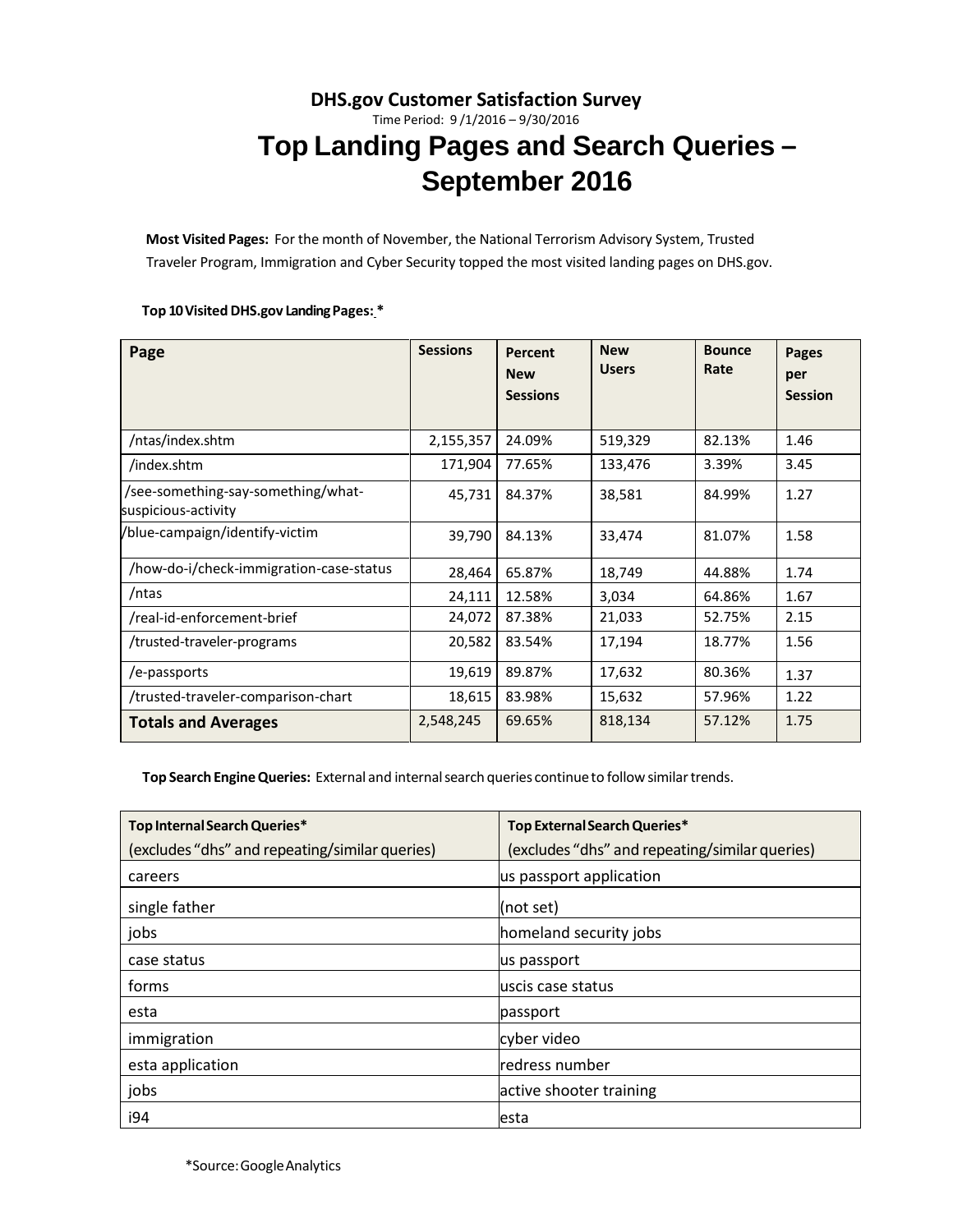Time Period: 9/1/2016 - 9/30/2016

### **Overall Customer Satisfaction Score 71.68**

### **How would you rate your overall experience today? 66.71 Answer Choices Responses Points Score** ▪ Outstanding 386 100 38600 **• Above Average 6548 75 548 75 41100** • Average 24300 **24300** ■ Below Average 2600 ▪ Poor 74 0 0 **Total 1598 106600 Were you able to complete the purpose of your visit? 61.08 Answer Choices Responses Points Score** ▪ Yes 976 100 97600  $\bullet$  No 622 0 0 0 0  $\bullet$ **Total 1598 97600 89.61 Answer Choices Responses Points Score** ▪ Yes 1432 100 143200 ▪ No 166 0 0 **Total 1598 143200 Will you recommend this website to a friend or colleague? 82.54 Answer Choices Responses Points Score** ▪ Yes 1319 100 131900 • No 279 0 0 0 0 0 0 0 1 1 279 0 0 0 0 1 279 1 279 0 0 0 1 279 1 279 1 279 1 279 1 279 1 279 1 279 1 279 1 27 **Total 1598 131900 65.21** NOTE: Excludes "Other" responses **Answer Choices Responses Points Score** ▪ Encountered no difficulties 969 100 96900 ▪ Had technical difficulties (e.g. error messages, broken links) 45 0 0 ▪ Links did not take me where I expected 130 0 0 ▪ Links / labels are difficult to understand, they are not intuitive 57 0 0 ▪ Navigated to general area but couldn't find the specific content needed 222 0 0 ▪ Too many links or navigational choices 32 0 0 ▪ Would often feel lost, not know where I was 31 0 0 **Total 1486 96900 How was your experience using our site search? 56.87** NOTE: Excludes "Did not use search" and "Other" responses **Answer Choices Responses Points Score** ▪ Encountered no difficulties 443 100 44300 ▪ I was not sure what words to use in my search 79 0 0 ▪ Results were not helpful 120 0 0 ▪ Results were not relevant to my search terms or needs 69 0 0 ▪ Results were too similar / redundant 17 0 0 ▪ Returned not enough or no results 34 0 0 ▪ Returned too many results 17 0 0 **Would you still return to this website if you could get this information or service from another source? Please describe your experience finding your way around (navigating) DHS.gov today.**